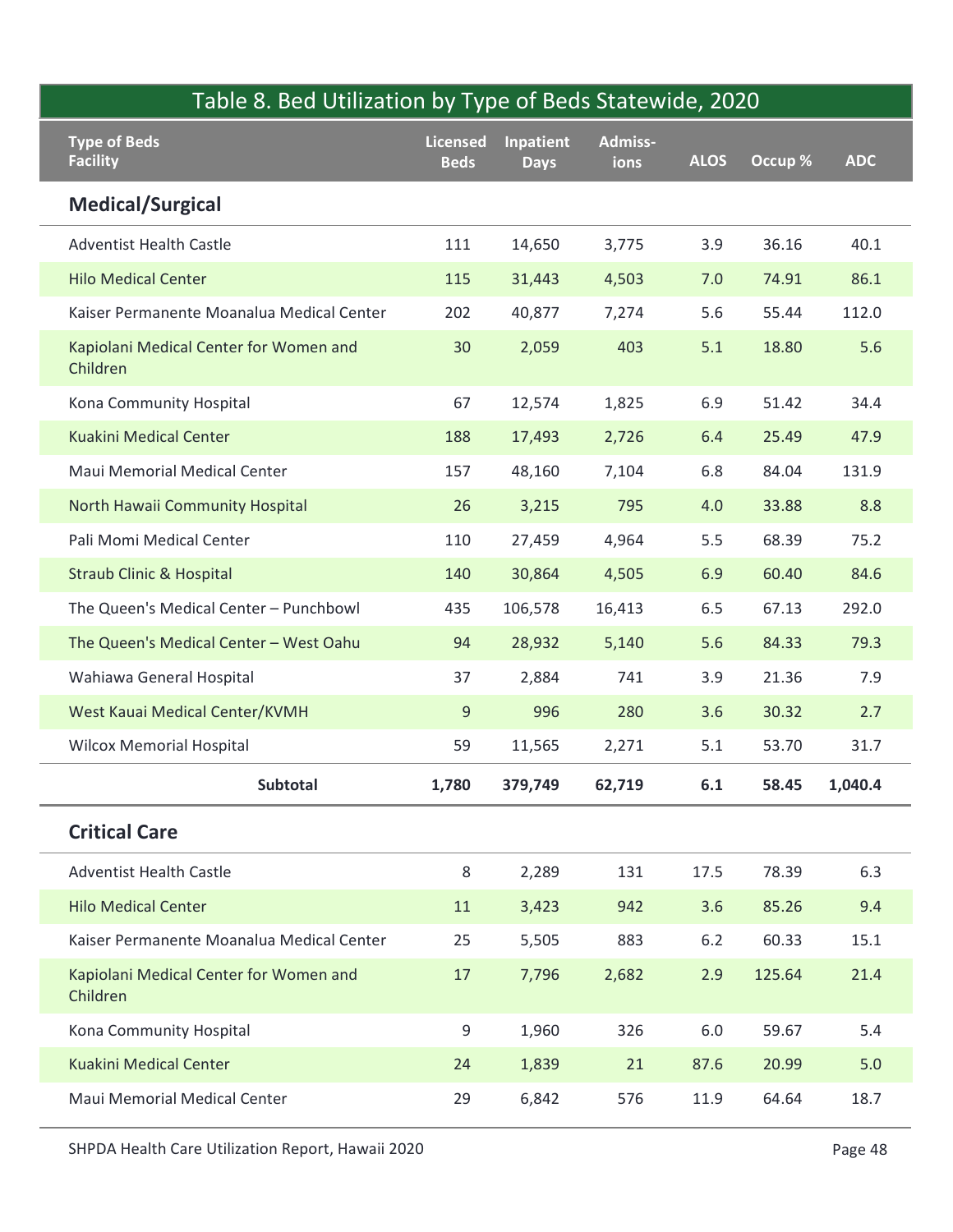| Table 8. Bed Utilization by Type of Beds Statewide, 2020 |                 |             |         |             |         |            |
|----------------------------------------------------------|-----------------|-------------|---------|-------------|---------|------------|
| <b>Type of Beds</b>                                      | <b>Licensed</b> | Inpatient   | Admiss- |             |         |            |
| <b>Facility</b>                                          | <b>Beds</b>     | <b>Days</b> | ions    | <b>ALOS</b> | Occup % | <b>ADC</b> |
| <b>Critical Care</b>                                     |                 |             |         |             |         |            |
| North Hawaii Community Hospital                          | $\overline{4}$  | 671         | 278     | 2.4         | 45.96   | 1.8        |
| Pali Momi Medical Center                                 | 8               | 2,852       | 365     | 7.8         | 97.67   | 7.8        |
| <b>Straub Clinic &amp; Hospital</b>                      | 19              | 5,572       | 880     | 6.3         | 80.35   | 15.3       |
| The Queen's Medical Center - Punchbowl                   | 48              | 14,234      | 2,021   | 7.0         | 81.24   | 39.0       |
| The Queen's Medical Center - West Oahu                   | 10              | 1,367       | 424     | 3.2         | 37.45   | 3.7        |
| Wahiawa General Hospital                                 | 5               | 392         | 157     | 2.5         | 21.48   | 1.1        |
| West Kauai Medical Center/KVMH                           | $2^{\circ}$     | 373         | 173     | 2.2         | 51.10   | $1.0$      |
| <b>Wilcox Memorial Hospital</b>                          | $\overline{7}$  | 1,371       | 398     | 3.4         | 53.66   | 3.8        |
| <b>Subtotal</b>                                          | 226             | 56,486      | 10,257  | 5.5         | 68.48   | 154.8      |
| <b>Obstetric</b>                                         |                 |             |         |             |         |            |
| <b>Adventist Health Castle</b>                           | 12              | 1,844       | 914     | $2.0$       | 42.10   | 5.1        |
| <b>Hilo Medical Center</b>                               | 20              | 3,384       | 1,847   | 1.8         | 46.36   | 9.3        |
| Kaiser Permanente Moanalua Medical Center                | 30              | 4,203       | 1,469   | 2.9         | 38.38   | 11.5       |
| Kapiolani Medical Center for Women and<br>Children       | 66              | 8,418       | 3,006   | 2.8         | 34.94   | 23.1       |
| Kona Community Hospital                                  | $\overline{7}$  | 924         | 421     | 2.2         | 36.16   | 2.5        |
| <b>Maui Memorial Medical Center</b>                      | 22              | 3,049       | 2,100   | 1.5         | 37.97   | 8.4        |
| Molokai General Hospital                                 | $\overline{2}$  | 43          | 38      | 1.1         | 5.89    | $0.1\,$    |
| North Hawaii Community Hospital                          | 5 <sup>1</sup>  | 1,315       | 456     | 2.9         | 72.05   | 3.6        |
| The Queen's Medical Center - Punchbowl                   | 25              | 2,669       | 1,253   | 2.1         | 29.25   | 7.3        |
| The Queen's Medical Center - West Oahu                   | $\overline{0}$  |             |         |             |         |            |
| West Kauai Medical Center/KVMH                           | $\overline{4}$  | 441         | 188     | 2.3         | 30.21   | 1.2        |
| <b>Wilcox Memorial Hospital</b>                          | 6               | 987         | 474     | 2.1         | 45.07   | 2.7        |
| <b>Subtotal</b>                                          | 199             | 27,277      | 12,166  | 2.2         | 37.55   | 74.7       |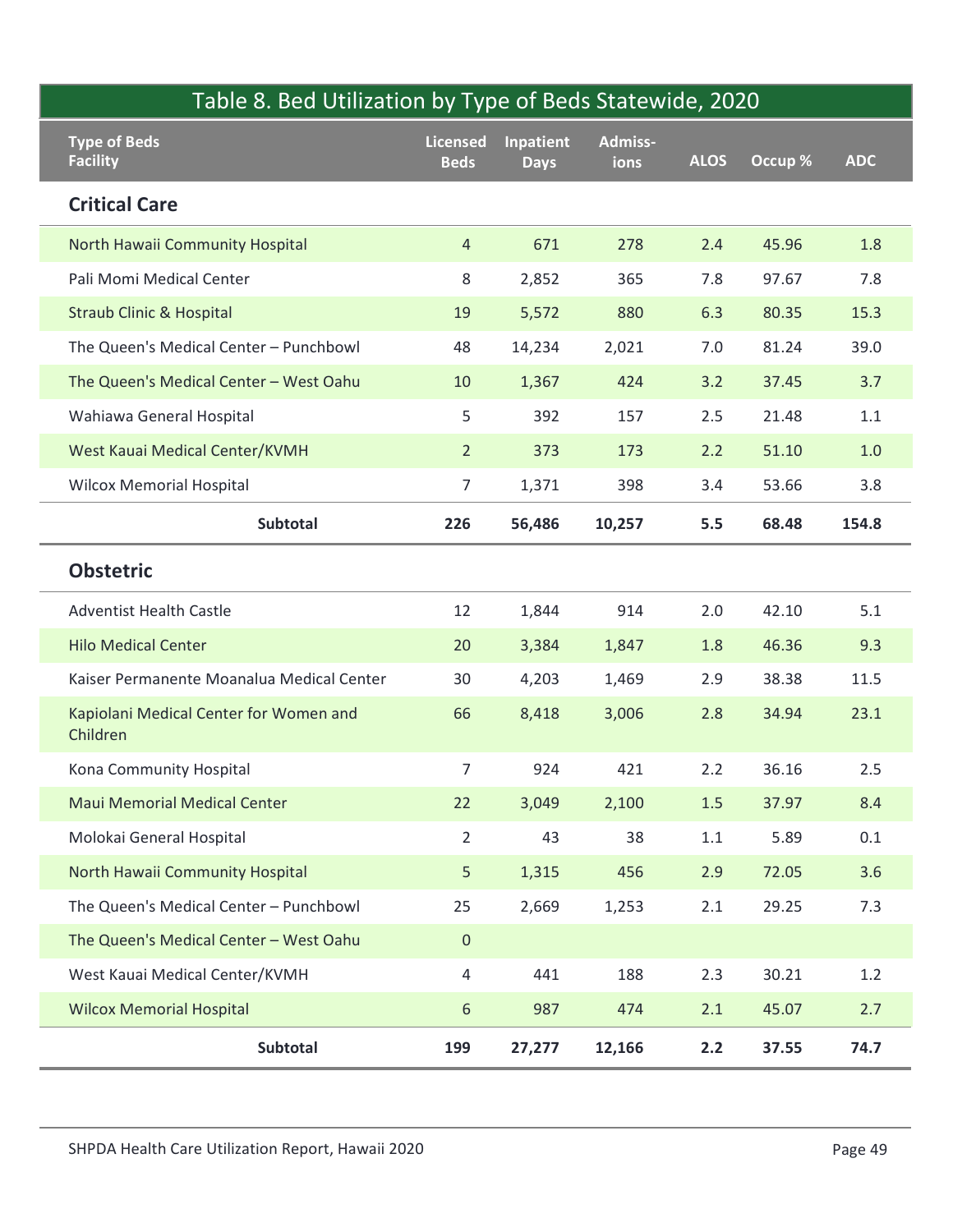| Table 8. Bed Utilization by Type of Beds Statewide, 2020 |                                |                          |                 |             |         |            |
|----------------------------------------------------------|--------------------------------|--------------------------|-----------------|-------------|---------|------------|
| <b>Type of Beds</b><br><b>Facility</b>                   | <b>Licensed</b><br><b>Beds</b> | Inpatient<br><b>Days</b> | Admiss-<br>ions | <b>ALOS</b> | Occup % | <b>ADC</b> |
| <b>Pediatric</b>                                         |                                |                          |                 |             |         |            |
| Kaiser Permanente Moanalua Medical Center                | 20                             | 861                      | 228             | 3.8         | 11.79   | 2.4        |
| Kapiolani Medical Center for Women and<br>Children       | 60                             | 30,155                   | 7,571           | 4.0         | 137.69  | 82.6       |
| Subtotal                                                 | 80                             | 31,016                   | 7,799           | 4.0         | 106.22  | 85.0       |
| <b>Neonatal ICU</b>                                      |                                |                          |                 |             |         |            |
| <b>Hilo Medical Center</b>                               | $\mathbf 0$                    |                          |                 |             |         |            |
| Kaiser Permanente Moanalua Medical Center                | 18                             | 3,706                    | 250             | 14.8        | 56.41   | 10.2       |
| Kapiolani Medical Center for Women and<br>Children       | 80                             | 15,617                   | 385             | 40.6        | 53.48   | 42.8       |
| Subtotal                                                 | 98                             | 19,323                   | 635             | 30.4        | 54.02   | 52.9       |
| <b>Psychiatric (Psych)</b>                               |                                |                          |                 |             |         |            |
| <b>Adventist Health Castle</b>                           | 29                             | 6,664                    | 1,650           | $4.0\,$     | 62.96   | 18.3       |
| <b>Hilo Medical Center</b>                               | 20                             | 3,806                    | 579             | 6.6         | 52.14   | 10.4       |
| Kona Community Hospital                                  | 11                             | 2,913                    | 303             | 9.6         | 72.55   | 8.0        |
| <b>Maui Memorial Medical Center</b>                      | 11                             | 3,218                    | 484             | 6.6         | 80.15   | 8.8        |
| Samuel Mahelona Memorial Hospital                        | $9\,$                          | 2,777                    | 198             | 14.0        | 84.54   | 7.6        |
| The Queen's Medical Center - Punchbowl                   | 67                             | 10,154                   | 1,700           | 6.0         | 41.52   | 27.8       |
| Subtotal                                                 | 147                            | 29,532                   | 4,914           | 6.0         | 55.04   | 80.9       |
| <b>Acute/Long-Term Swing</b>                             |                                |                          |                 |             |         |            |
| Hale Ho'ola Hamakua                                      | 24                             | 2,653                    | 123             | 21.6        | 30.29   | 7.3        |
| Kahuku Medical Center                                    | 21                             | 6,777                    | 250             | 27.1        | 88.41   | 18.6       |
| Ka'u Hospital                                            | 21                             | 6,407                    | 109             | 58.8        | 83.59   | 17.6       |
| Kohala Hospital                                          | 6                              | 612                      | 26              | 23.5        | 27.95   | $1.7$      |
| Kuakini Medical Center                                   | $\mathsf{O}\xspace$            |                          |                 |             |         |            |
|                                                          |                                |                          |                 |             |         |            |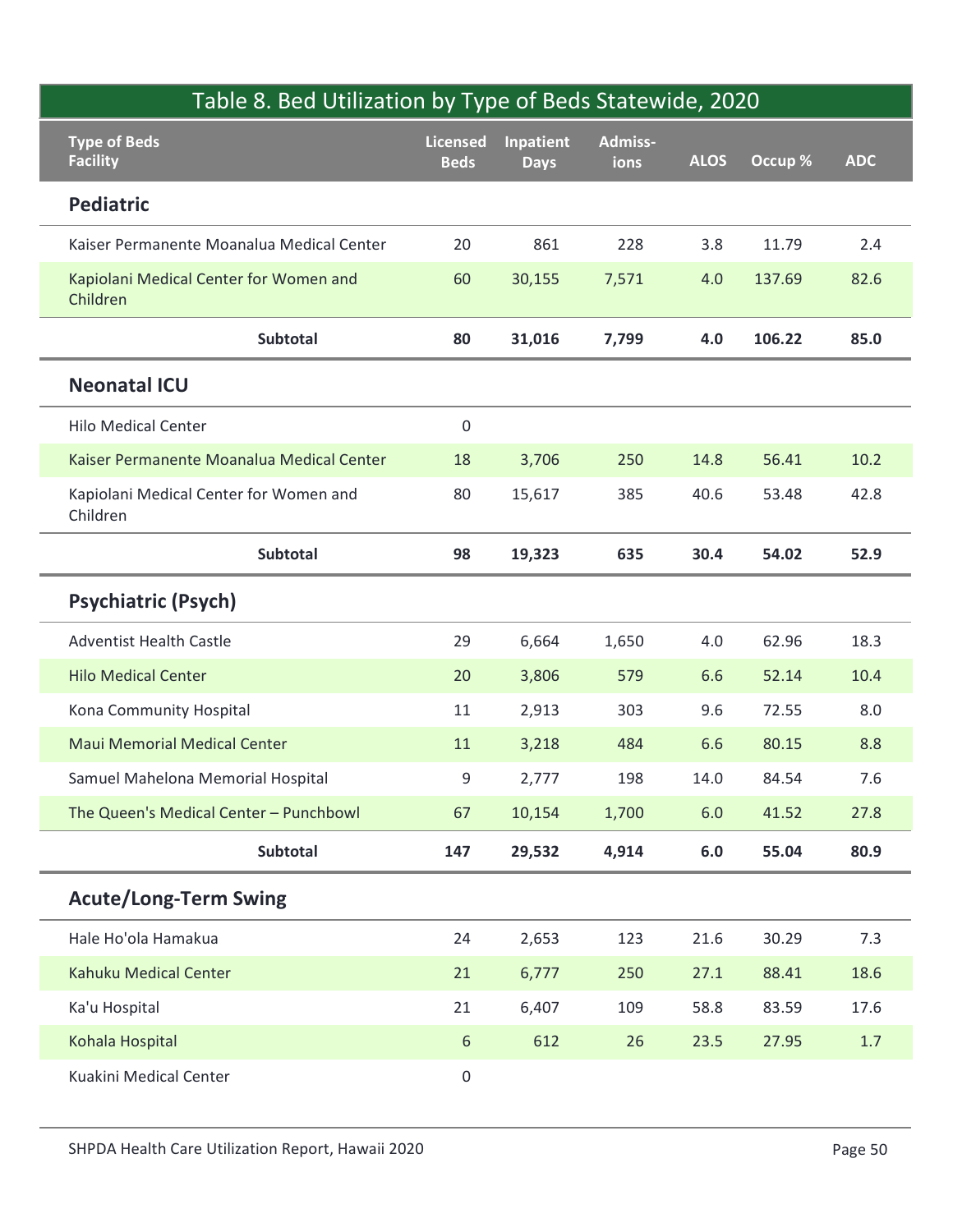| Table 8. Bed Utilization by Type of Beds Statewide, 2020 |                         |                          |                 |             |         |            |
|----------------------------------------------------------|-------------------------|--------------------------|-----------------|-------------|---------|------------|
| <b>Type of Beds</b><br><b>Facility</b>                   | Licensed<br><b>Beds</b> | Inpatient<br><b>Days</b> | Admiss-<br>ions | <b>ALOS</b> | Occup % | <b>ADC</b> |
| <b>Acute/Long-Term Swing</b>                             |                         |                          |                 |             |         |            |
| Kula Hospital                                            | 9                       | 1,582                    | 192             | 8.2         | 48.16   | 4.3        |
| Lanai Community Hospital                                 | 4                       | $\overline{7}$           | $\overline{7}$  | 1.0         | 0.48    | 0.0        |
| Molokai General Hospital                                 | 13                      | 327                      | 61              | 5.4         | 6.89    | 0.9        |
| Samuel Mahelona Memorial Hospital                        | 5                       | 92                       | 6               | 15.3        | 5.04    | 0.3        |
| West Kauai Medical Center/KVMH                           | 10                      | 1,616                    | 94              | 17.2        | 44.27   | 4.4        |
| <b>Wilcox Memorial Hospital</b>                          | $\mathbf 0$             |                          |                 |             |         |            |
| Subtotal                                                 | 113                     | 20,073                   | 868             | 23.1        | 48.67   | 55.0       |
| <b>Skilled Nursing (SNF)</b>                             |                         |                          |                 |             |         |            |
| <b>Hilo Medical Center</b>                               | $\mathsf 0$             |                          |                 |             |         |            |
| Hi'olani Care Center at Kahala Nui                       | 16                      | 5,347                    | 6               | 891.2       | 91.56   | 14.6       |
| Kaiser Permanente Moanalua Medical Center                | 28                      | $\boldsymbol{0}$         | $\mathsf{O}$    |             | 0.00    | 0.0        |
| Kuakini Geriatric Care, Inc                              | 40                      | 8,348                    | 324             | 25.8        | 57.18   | 22.9       |
| Subtotal                                                 | 84                      | 13,695                   | 330             | 41.5        | 44.67   | 37.5       |
| <b>Intermediate Care (ICF)</b>                           |                         |                          |                 |             |         |            |
| Kuakini Geriatric Care, Inc                              | 137                     | 39,364                   | 93              | 423.3       | 78.72   | 107.8      |
| Subtotal                                                 | 137                     | 39,364                   | 93              | 423.3       | 78.72   | 107.8      |
| SNF/ICF                                                  |                         |                          |                 |             |         |            |
| 15 Craigside Retirement Residence                        | 41                      | 14,044                   | 31              | 453.0       | 93.85   | 38.5       |
| Aloha Nursing & Rehab Centre                             | 141                     | 48,850                   | 164             | 297.9       | 94.92   | 133.8      |
| Ann Pearl Nursing Facility                               | 104                     | 23,410                   | 84              | 278.7       | 61.67   | 64.1       |
| Arcadia Retirement Residence                             | 91                      | 28,387                   | 103             | 275.6       | 85.46   | 77.8       |
| Avalon Care Center - Honolulu                            | 108                     | 31,578                   | 520             | 60.7        | 80.11   | 86.5       |
| <b>Care Center of Honolulu</b>                           | 182                     | 56,945                   | 411             | 138.6       | 85.72   | 156.0      |
|                                                          |                         |                          |                 |             |         |            |
| SHPDA Health Care Utilization Report, Hawaii 2020        |                         |                          |                 |             |         | Page 51    |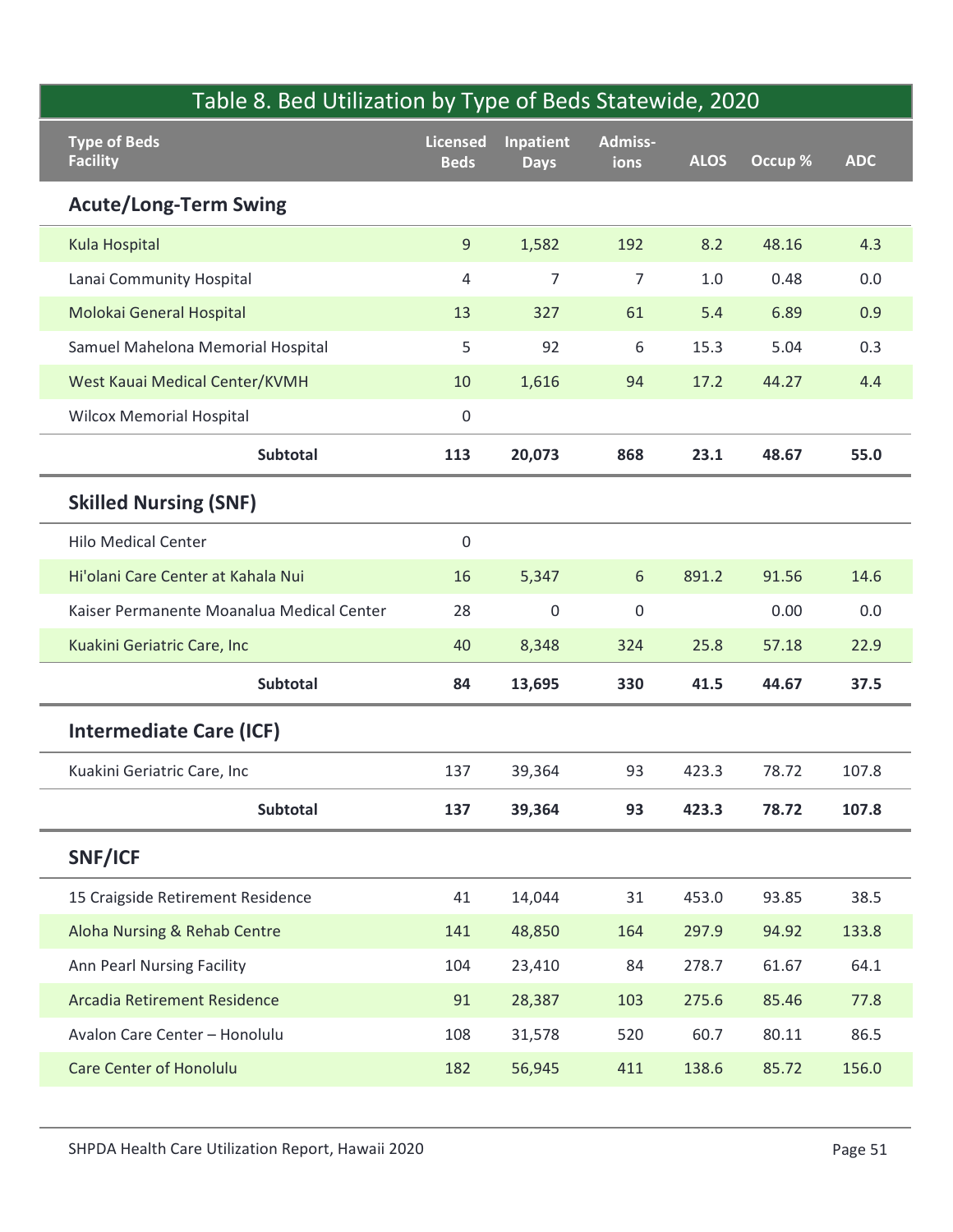| Table 8. Bed Utilization by Type of Beds Statewide, 2020 |                                |                          |                 |             |         |            |
|----------------------------------------------------------|--------------------------------|--------------------------|-----------------|-------------|---------|------------|
| <b>Type of Beds</b><br><b>Facility</b>                   | <b>Licensed</b><br><b>Beds</b> | Inpatient<br><b>Days</b> | Admiss-<br>ions | <b>ALOS</b> | Occup % | <b>ADC</b> |
| SNF/ICF                                                  |                                |                          |                 |             |         |            |
| Garden Isle Rehabilitation & Healthcare Center           | 110                            | 31,954                   | 233             | 137.1       | 79.59   | 87.5       |
| Hale Anuenue Restorative Care Center                     | 120                            | 36,317                   | 218             | 166.6       | 82.92   | 99.5       |
| Hale Ho Aloha                                            | 59                             | 19,012                   | 27              | 704.1       | 88.28   | 52.1       |
| Hale Ho'ola Hamakua                                      | 53                             | 21,394                   | 102             | 209.7       | 110.59  | 58.6       |
| Hale Kupuna Heritage Home                                | 84                             | 22,356                   | 48              | 465.8       | 72.92   | 61.2       |
| Hale Makua - Kahului                                     | 254                            | 75,072                   | 356             | 210.9       | 80.98   | 205.7      |
| Hale Makua - Wailuku                                     | 90                             | 26,648                   | 33              | 807.5       | 81.12   | 73.0       |
| Hale Malamalama                                          | 40                             | 12,576                   | 23              | 546.8       | 86.14   | 34.5       |
| Hale Nani Rehabilitation & Nursing Center                | 288                            | 85,718                   | 868             | 98.8        | 81.54   | 234.8      |
| Hale Ola Kino                                            | 32                             | 10,572                   | 164             | 64.5        | 90.51   | 29.0       |
| Harry and Jeanette Weinberg Care Center at<br>Pohai Nani | 44                             | 13,251                   | 87              | 152.3       | 82.51   | 36.3       |
| <b>Hilo Medical Center</b>                               | 45                             | 11,334                   | 57              | 198.8       | 69.00   | 31.1       |
| Hi'olani Care Center at Kahala Nui                       | 44                             | 13,133                   | 22              | 597.0       | 81.77   | 36.0       |
| <b>Islands Skilled Nursing and Rehabilitation</b>        | 42                             | 5,963                    | 174             | 34.3        | 38.90   | 16.3       |
| Ka Punawai Ola                                           | 120                            | 29,625                   | 453             | 65.4        | 67.64   | 81.2       |
| Kalakaua Gardens                                         | 49                             | 15,127                   | 308             | 49.1        | 84.58   | 41.4       |
| Kauai Care Center                                        | 53                             | 15,052                   | 98              | 153.6       | 77.81   | 41.2       |
| Kohala Hospital                                          | 22                             | 7,514                    | $8\phantom{1}$  | 939.2       | 93.57   | 20.6       |
| Kuakini Geriatric Care, Inc                              | 10                             | 1,663                    | 5               | 332.6       | 45.56   | 4.6        |
| Kula Hospital                                            | 105                            | 36,877                   | 195             | 189.1       | 96.22   | 101.0      |
| Kulana Malama                                            | 30                             | 9,962                    | 15              | 664.1       | 90.98   | 27.3       |
| Lanai Community Hospital                                 | 10                             | 3,599                    | 30              | 120.0       | 98.60   | 9.9        |
| Leahi Hospital                                           | 155                            | 36,555                   | 73              | 500.8       | 64.61   | 100.2      |
| Legacy Hilo Rehabilitation & Nursing Center              | 100                            | 27,056                   | 201             | 134.6       | 74.13   | 74.1       |
| Life Care Center of Hilo                                 | 252                            | 77,488                   | 278             | 278.7       | 84.24   | 212.3      |
| SHPDA Health Care Utilization Report, Hawaii 2020        |                                |                          |                 |             |         | Page 52    |

 $\overline{\phantom{a}}$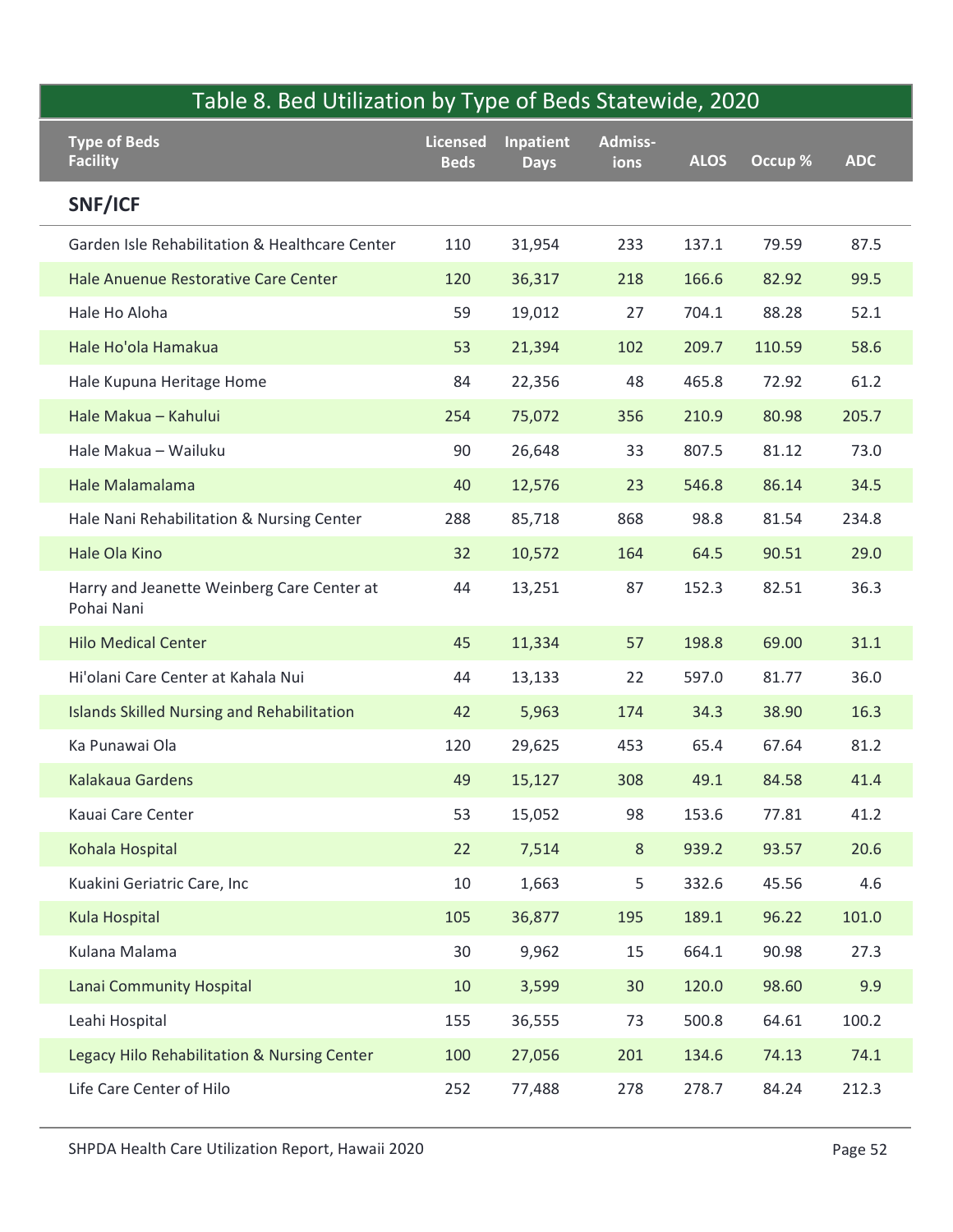| Table 8. Bed Utilization by Type of Beds Statewide, 2020 |                                |                          |                 |             |         |            |
|----------------------------------------------------------|--------------------------------|--------------------------|-----------------|-------------|---------|------------|
| <b>Type of Beds</b><br><b>Facility</b>                   | <b>Licensed</b><br><b>Beds</b> | Inpatient<br><b>Days</b> | Admiss-<br>ions | <b>ALOS</b> | Occup % | <b>ADC</b> |
| SNF/ICF                                                  |                                |                          |                 |             |         |            |
| Life Care Center of Kona                                 | 94                             | 28,652                   | 334             | 85.8        | 83.51   | 78.5       |
| Liliha Healthcare Center                                 | 92                             | 28,638                   | 123             | 232.8       | 85.28   | 78.5       |
| Liliha Kupuna Skilled Nursing Facility                   | 119                            | 32,197                   | 1,200           | 26.8        | 74.13   | 88.2       |
| Maluhia Hospital                                         | 158                            | 35,095                   | 64              | 548.4       | 60.85   | 96.2       |
| Manoa Cottage Kaimuki                                    | 27                             | 8,343                    | 23              | 362.7       | 84.66   | 22.9       |
| Maunalani Nursing and Rehabilitation Center              | 100                            | 31,824                   | 203             | 156.8       | 87.19   | 87.2       |
| <b>Nuuanu Hale</b>                                       | 75                             | 24,488                   | 122             | 200.7       | 89.45   | 67.1       |
| Oahu Care Facility                                       | 82                             | 26,625                   | 67              | 397.4       | 88.96   | 72.9       |
| <b>Palolo Chinese Home</b>                               | 113                            | 15,535                   | 390             | 39.8        | 37.67   | 42.6       |
| Pearl City Nursing Home                                  | 122                            | 34,392                   | 145             | 237.2       | 77.23   | 94.2       |
| Pu'uwai 'O Makaha                                        | 93                             | 25,108                   | 81              | 310.0       | 73.97   | 68.8       |
| Samuel Mahelona Memorial Hospital                        | 66                             | 16,908                   | 29              | 583.0       | 70.19   | 46.3       |
| Wahiawa General Hospital                                 | 115                            | 34,007                   | 333             | 102.1       | 81.02   | 93.2       |
| West Kauai Medical Center/KVMH                           | 20                             | 7,121                    | 12              | 593.4       | 97.55   | 19.5       |
| Yukio Okutsu State Veterans Home - Hilo                  | 95                             | 27,339                   | 105             | 260.4       | 78.84   | 74.9       |
| <b>Subtotal</b>                                          | 4,249                          | 1,225,304                | 8,620           | 142.1       | 79.01   | 3,357.0    |
| <b>Psychiatric (Spec.)</b>                               |                                |                          |                 |             |         |            |
| Hawaii State Hospital                                    | 202                            | 77,762                   | 262             | 296.8       | 105.47  | 213.0      |
| Kahi Mohala Behavioral Health                            | 88                             | 24,828                   | 360             | 69.0        | 77.30   | 68.0       |
| <b>Subtotal</b>                                          | 290                            | 102,590                  | 622             | 164.9       | 96.92   | 281.1      |
| <b>Tuberculosis (TB)</b>                                 |                                |                          |                 |             |         |            |
| Leahi Hospital                                           | 4                              | $\mathsf{O}$             | $\mathsf 0$     |             | 0.00    | $0.0\,$    |
| Subtotal                                                 | 4                              | $\mathbf 0$              | 0               |             | 0.00    | $0.0\,$    |
|                                                          |                                |                          |                 |             |         |            |
|                                                          |                                |                          |                 |             |         |            |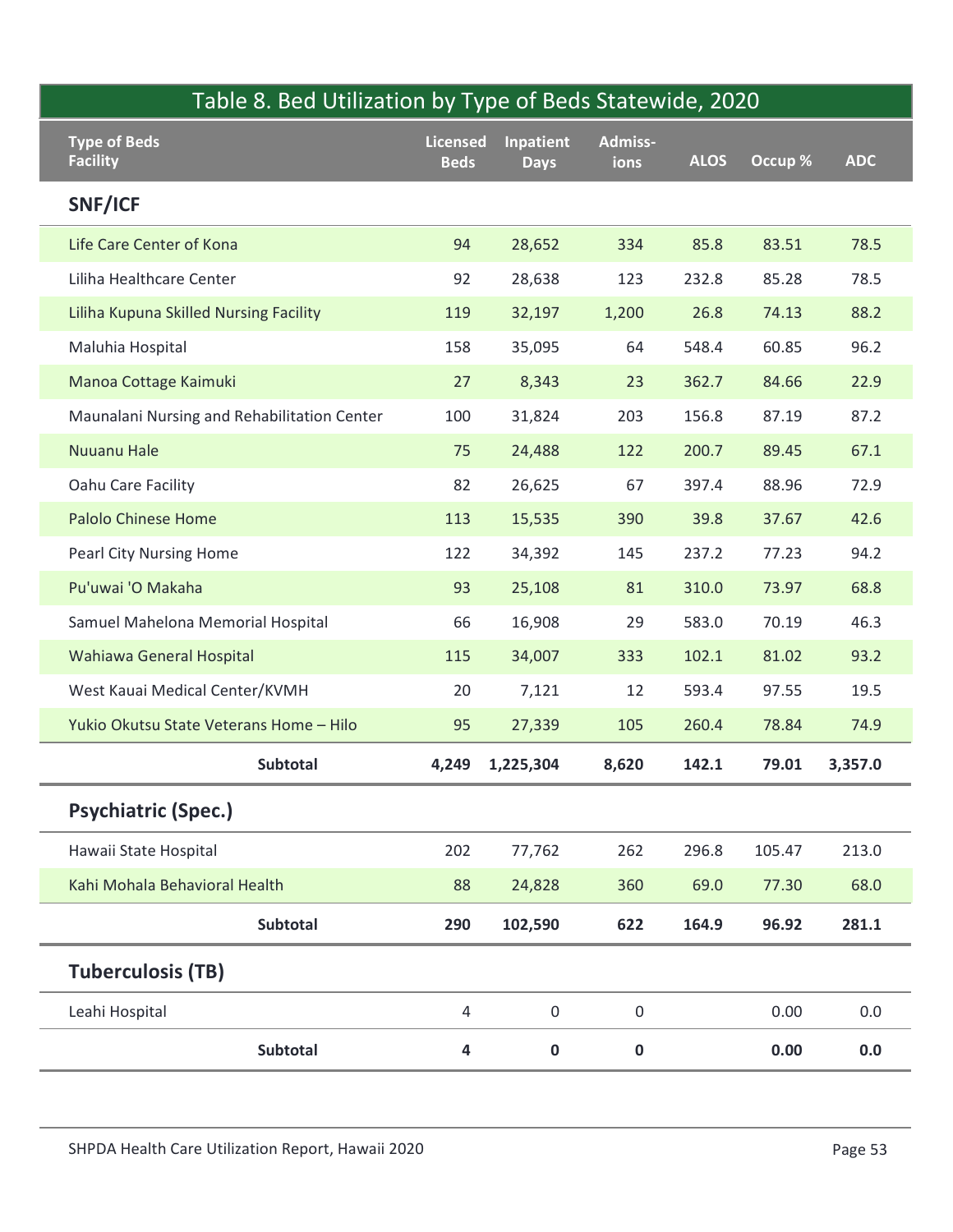| Table 8. Bed Utilization by Type of Beds Statewide, 2020       |                         |                          |                 |             |         |            |
|----------------------------------------------------------------|-------------------------|--------------------------|-----------------|-------------|---------|------------|
| <b>Type of Beds</b><br><b>Facility</b>                         | Licensed<br><b>Beds</b> | Inpatient<br><b>Days</b> | Admiss-<br>ions | <b>ALOS</b> | Occup % | <b>ADC</b> |
| <b>SNF/ICF ID</b>                                              |                         |                          |                 |             |         |            |
| Kula Hospital                                                  | 9                       | 2,861                    | 3               | 953.7       | 87.09   | 7.8        |
| Subtotal                                                       | 9                       | 2,861                    | 3               | 953.7       | 87.09   | 7.8        |
| <b>Hansen's Disease</b>                                        |                         |                          |                 |             |         |            |
| Hale Mohalu Hospital                                           | 14                      | 1,791                    | 20              | 89.6        | 35.05   | 4.9        |
| Kalaupapa Care Home                                            | 5                       | 365                      | $\mathbf 0$     |             | 20.00   | 1.0        |
| Subtotal                                                       | 19                      | 2,156                    | 20              | 107.8       | 31.09   | 5.9        |
| <b>Rehabilitation</b>                                          |                         |                          |                 |             |         |            |
| Rehabilitation Hospital of the Pacific                         | 82                      | 18,975                   | 1,555           | 12.2        | 63.40   | 52.0       |
| Subtotal                                                       | 82                      | 18,975                   | 1,555           | 12.2        | 63.40   | 52.0       |
| <b>Children's Orthopedic</b>                                   |                         |                          |                 |             |         |            |
| Shriners Hospitals for Children - Honolulu                     | 24                      | 529                      | 121             | 4.4         | 6.04    | 1.4        |
| Subtotal                                                       | 24                      | 529                      | 121             | 4.4         | 6.04    | 1.4        |
| <b>Other: STF</b>                                              |                         |                          |                 |             |         |            |
| Ai Pono Maui                                                   | 8                       | 2,939                    | 50              | 58.8        | 100.65  | 8.1        |
| Aloha House, Inc                                               | 48                      | 13,932                   | 985             | 14.1        | 79.52   | 38.2       |
| Benchmark Behavioral Health System                             | 10                      | 2,370                    | 9               | 263.3       | 64.93   | $6.5\,$    |
| <b>Bobby Benson Center</b>                                     | 30                      | 4,931                    | 48              | 102.7       | 45.03   | 13.5       |
| Care Hawaii Emergency Shelter/Emergency<br>Respite - Waipahu   | 4                       | 969                      | 13              | 74.5        | 66.37   | 2.7        |
| Care Hawaii Licensed Crisis Residential Services<br>$-$ Hilo   |                         |                          |                 |             |         |            |
| Care Hawaii Licensed Crisis Residential Services<br>- Honolulu |                         |                          |                 |             |         |            |